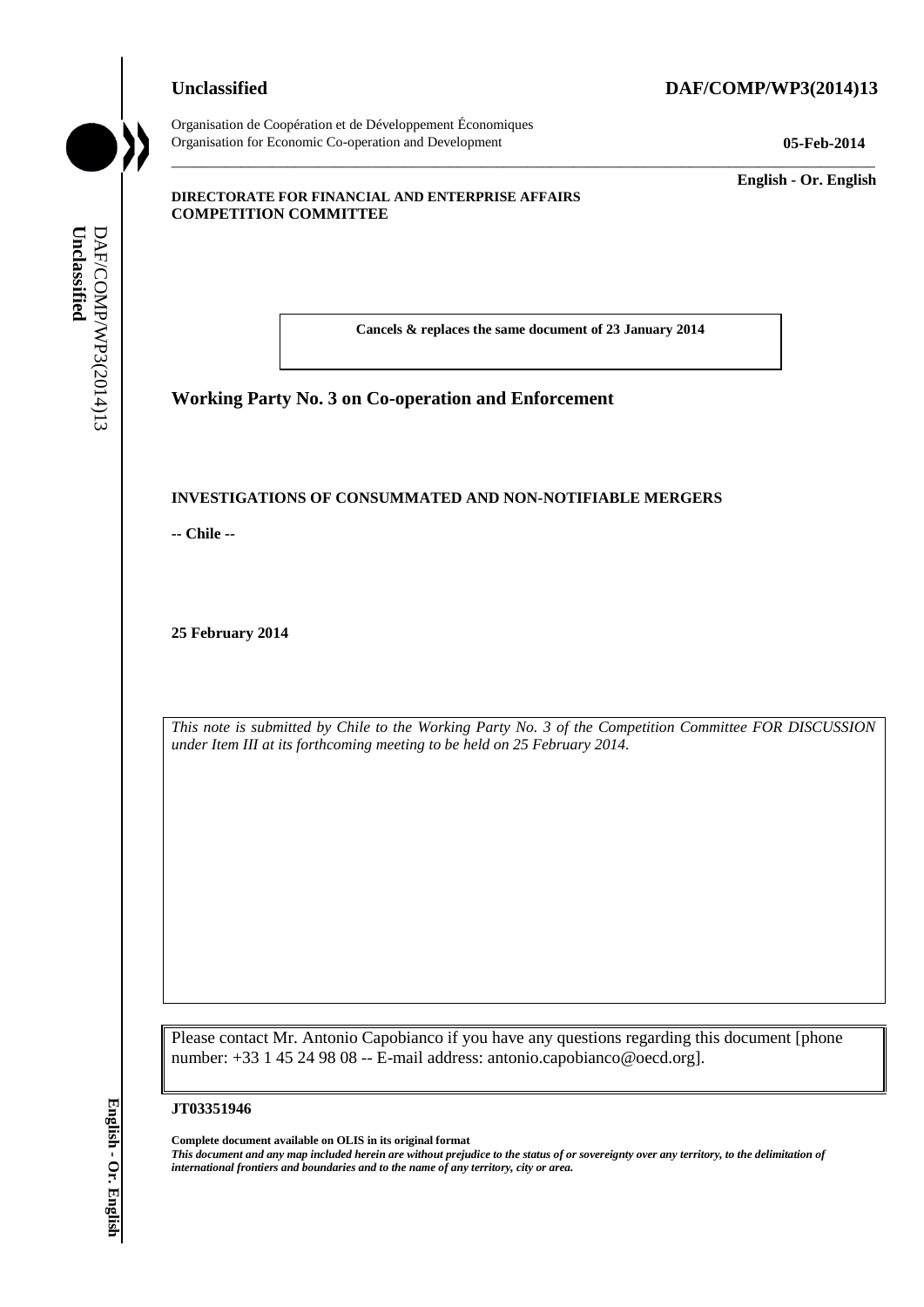# DAF/COMP/WP3(2014)13

# **1. Pre-Merger Notification Regime**

*Are mergers that meet specific size and geographic nexus thresholds subject to mandatory notification provisions in your jurisdiction? If so, is there a mandatory period following the notification during which the parties are prohibited from consummating the merger? (Please note: detailed descriptions of merger notification provisions are not necessary for purposes of this roundtable, which focuses on the situations below.)*

1. Because Chile does not have a mandatory merger control or notification system, there are no thresholds that subject mergers to any reporting requirements. Instead, the merger control system is voluntary, and companies decide whether or not to initiate a consultation before the Competition Tribunal ("Tribunal de Defensa de la Libre Competencia, "TDLC") to have the transaction reviewed.

2. The benefit of seeking approval by the TDLC is that the merger—the "acts or contracts" approved by the TDLC—cannot subsequently give rise to liability under the Competition Act except in the event that, subsequently, on the basis of new evidence, it is deemed as contrary to competition by the same Competition Tribunal (*See* Competition Act, Article 32). Along with this benefit, the principal incentive for seeking approval of a transaction is to avoid the uncertainty created by the possibility that the National Economic Prosecutor's Office (Fiscalía Nacional Económica, "FNE") or third parties might initiate a proceeding before the TDLC.

3. The TDLC may review a merger using one of two different types of proceedings: *(a)* a contentious (adversarial) proceeding, and *(b)* a non-contentious (non-adversarial) one.

4. Contentious proceedings are utilized only when the merger has already been consummated. The legal basis for this is the assumption that an anticompetitive transaction satisfies general formula for competition offenses under Article 3 of the Competition Act (namely, that the merger is an *"action, act or convention that impedes, restricts or hinders competition, or tends to produce said effects"*). This general formula is utilized in merger analysis because there are no *specific* regulations regarding mergers in the Chilean Competition Act. Thus, merger control is consequence of the application of these broader rules. The TDLC may intervene to review a merger in a contentious proceeding at the request of (i) a third party affected by the transaction or (ii) the FNE.

5. On the other hand, non-contentious proceedings may be initiated whether or not the merger has already been consummated. Again, non-contentious proceedings are not followed only in the merger context, but rather may be used with respect to *any* non-contentious matter in which acts or actions, or contracts that are either in effect or to be executed, could infringe the provisions of the Competition Act (*See* Article 18 N°2 Competition Act).

6. As there are no mandatory notification requirements in Chile, there is not any prescribed period during which the parties are prohibited from consummating a merger. However, while a merger is being reviewed by the TDLC in a non-adversarial (non-contentious) proceeding, the parties cannot proceed with the merger if it is not consummated yet. This prohibition is not established by the Competition Act, but rather is set forth in a TDLC decree ("Auto Acordado N° 5/2004"). That decree establishes the procedures for addressing complaints or requests (in adversarial proceedings) and consultations (in non-adversarial proceeding) before the TDLC that concern the same facts (its rules define which proceeding should be followed).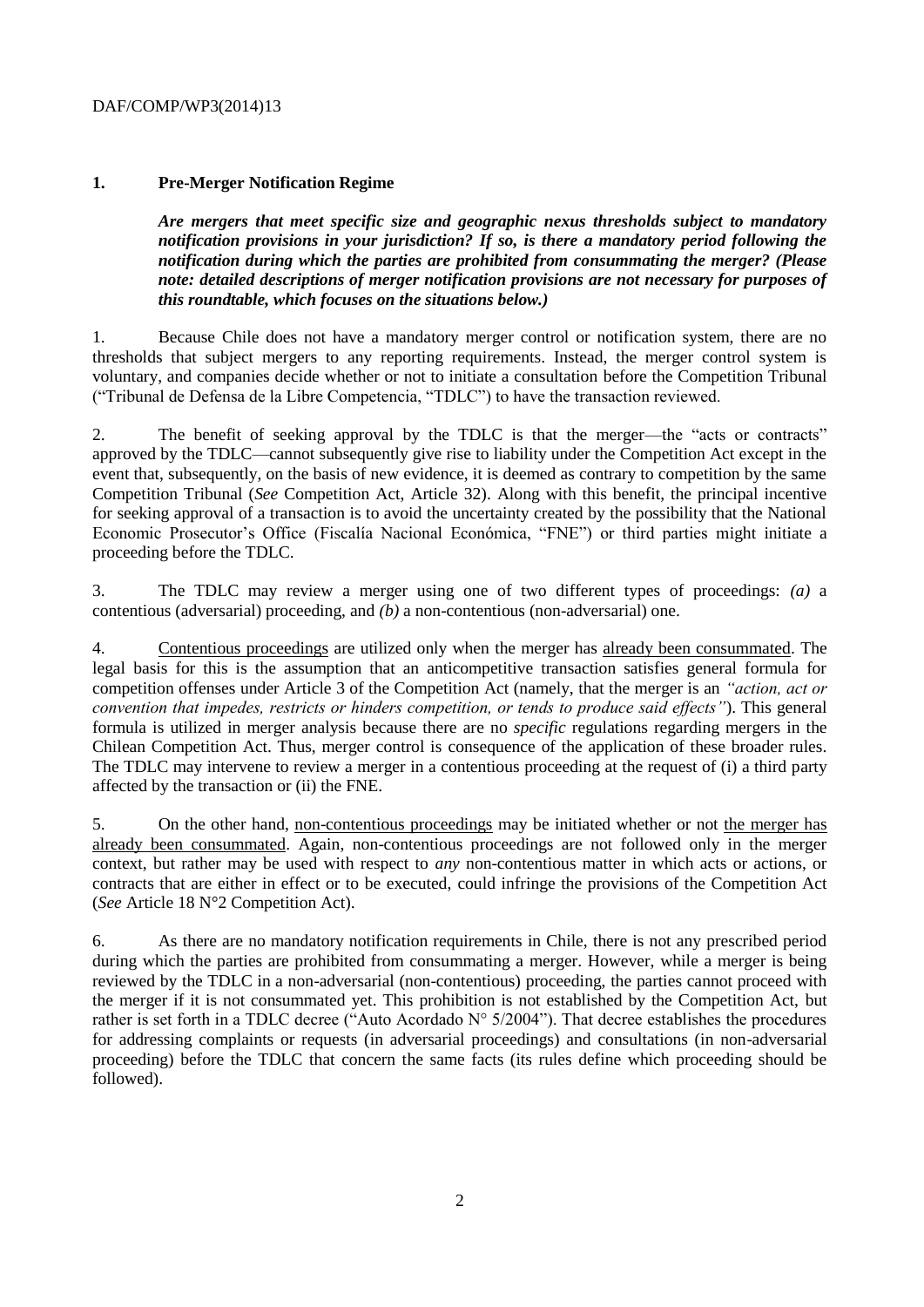# **2. Review of Mergers Falling Below Notification Thresholds**

*For a merger that does not meet the notification thresholds or is otherwise exempt from the notification requirement, does your agency have authority under your merger review provisions to review the merger? If so, what remedies are available, and do they differ from remedies available in a notifiable transaction? Does your agency have authority to review such mergers under some other provision of your competition law, and if so, what remedies are available?* 

7. As a logical consequence of not having mandatory notification requirements under Chilean law, the FNE always have the authority to investigate consummated un-notified mergers. The remedies available will depend on the type of proceeding used by the FNE, as will be explained.

#### *If your agency decides to challenge a consummated merger that was not subject to mandatory notification provisions, what remedies can your agency seek? Have you had success with remedies in these situations? Please provide examples.*

8. Given the legal framework described above, every challenge of a consummated transaction involves a merger that was not subject to mandatory notifications provisions.

9. The TDLC may intervene (review a merger) under the two different types of proceedings described above: adversarial proceedings (which apply only if the merger is already consummated); and non-adversarial proceedings (which are usually applied for non-consummated mergers). Adversarial proceedings begin with a complaint or a request made by the FNE or a third party before the TDLC based on a violation of the competition laws, namely Article 3 of the Competition Act. Non-adversarial proceedings begin with a consultation by the FNE, the parties of the merger transaction or third parties that have a legitimate interest.

10. In both types of proceedings, the FNE or third parties may request remedies, although there are some differences:

A. In an adversarial proceeding, the TDLC may (Article 26 Competition Act):

- a) Modify or terminate acts, contracts, covenants, systems or agreements that are contrary to the Competition Act (i.e., establish some kinds of structural or behavioral remedies);
- b) Order the modification or dissolution of partnerships, corporations and other legal persons of private law involved in the acts, contracts, covenants, systems or agreements referred to in the previous letter (i.e., undo the merger or impose structural remedies);
- c) Order fines up to an amount equivalent to twenty thousand Annual Tax Units (20.000 UTA, presently about USD \$19,2 MM).
- B. In a non-adversarial proceeding, the TDLC may (Article 18 N°2 Competition Act) establish *"the conditions which must be met in the actions, acts or contracts"* that are the subject of the consultation, which includes all kinds of remedies (structural or behavioral).

11. The main practical difference between the adversarial and the non-adversarial proceeding regarding merger remedies is TDLC's power to impose fines, which may be done only in adversarial proceedings.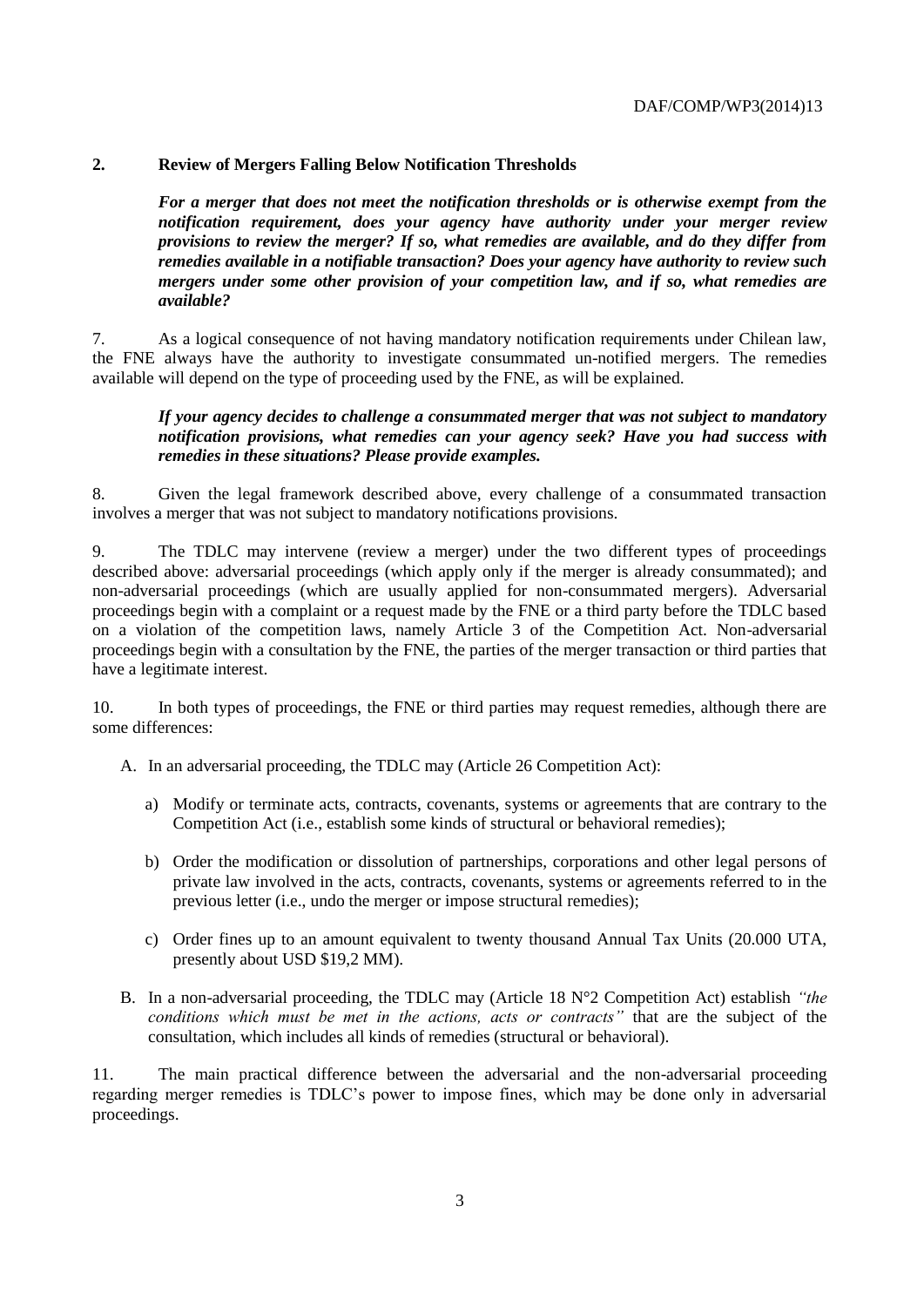#### DAF/COMP/WP3(2014)13

12. To date, the FNE has challenged just one consummated merger (under the adversarial proceeding), in a 2012 lawsuit involving a merger between two of Chile's three largest cinema chains ("cinemas case"<sup>1</sup> ). The FNE originally requested structural remedies, consisting of the divestiture of certain acquired cinemas by the merged firm. Ultimately, the case ended in a settlement between the FNE and the buyer (which was approved by the TDLC in January 2013) that fulfilled the objectives of the FNE because the buyer was required to sell those cinemas that generated unilateral competitive risks. The case provides an important precedent in Chilean competition law, signaling the consequences that may result when the merging parties do not initiate a consultation before the TDLC for a transaction that generates risks for competition.

13. Since the creation of the TDLC in 2003 (which began operations in 2004), the Competition Tribunal has reviewed 12 mergers. Three cases have been reviewed after the transaction had closed *(consummated mergers)*. One of those twelve, the cinemas case, was reviewed by the TDLC in an adversarial (contentious) proceeding. The other two consummated mergers reviewed by the TDLC were done using the non-adversarial proceeding, through a consultation *(ex post)* by the parties to the merger.

# *Are there differences in practice or procedure for the investigation or challenge of a consummated or non-notifiable transaction?*

14. *Notifiable/non-notifiable transactions*: Because there are no mandatory notification provisions in Chilean law, differences between notifiable and non-notifiable transactions do not exist<sup>2</sup>.

15. *Consummated/non-consummated transactions*: There are no differences in practice or procedures for the FNE's investigation depending on whether or not a transaction has been consummated (with the exception described in the footnote  $N^{\circ}$  2, regarding non-consummated transactions that are voluntarily reported by the parties to the FNE). As explained in answer to question N°3, differences in the challenge of a merger before the TDLC depend on the type of proceeding that applies (adversarial/non-adversarial). Adversarial proceedings are used only if the merger is consummated. Non-adversarial proceedings may be used whether or not the merger is already consummated, although these have usually been applied for nonconsummated mergers.

- 16. The main differences between the two proceedings are:
	- (i) The basis of the adversarial proceeding is a breach of competition law (the non-adversarial one does not involve a breach of law, its basis is a consultation before the TDLC, i.e. a noncontentious issue<sup>3</sup>);

 $\mathbf{1}$ <sup>1</sup> Requerimiento de la FNE contra Hoyts Cinemas Chile y Otros. (TDLC, causa Rol C 240-12).

<sup>&</sup>lt;sup>2</sup> However, the "Guide for the Analysis of Merger Transactions" published by the FNE in 2012 establishes internal procedures that the FNE has committed to following in its investigations if the merging parties voluntarily report the merger to the FNE before it is consummated. These special rules only concern the  $FNE$ 's investigation (not any challenge or proceedings before the TDLC)<sup>2</sup>. The main differences benefits of voluntary reporting under the 2012 guidelines are: (i) the FNE agrees to deliver its opinion on the risks of the merger in a period of 60 working days (whereas no such period exists in a non-reported transaction); (ii) if FNE considers it necessary to bring a consultation before the TDLC on the potential effects of the merger, the agency will encourage the parties themselves to initiate the consultation (and if the Parties agree to do so, a time frame within which the query must be raised will be agreed upon as well). The purpose of these special rules, among others, is to give incentives to the party to promptly inform the FNE of the merger in the absence of mandatory merger provisions.

<sup>3</sup> See Article 18 N°2 Competition Act: "The Tribunal de Defensa de la Libre Competencia will have the following powers and duties: […] 2) Oversee and try, at the request of a party that has a legitimate interest,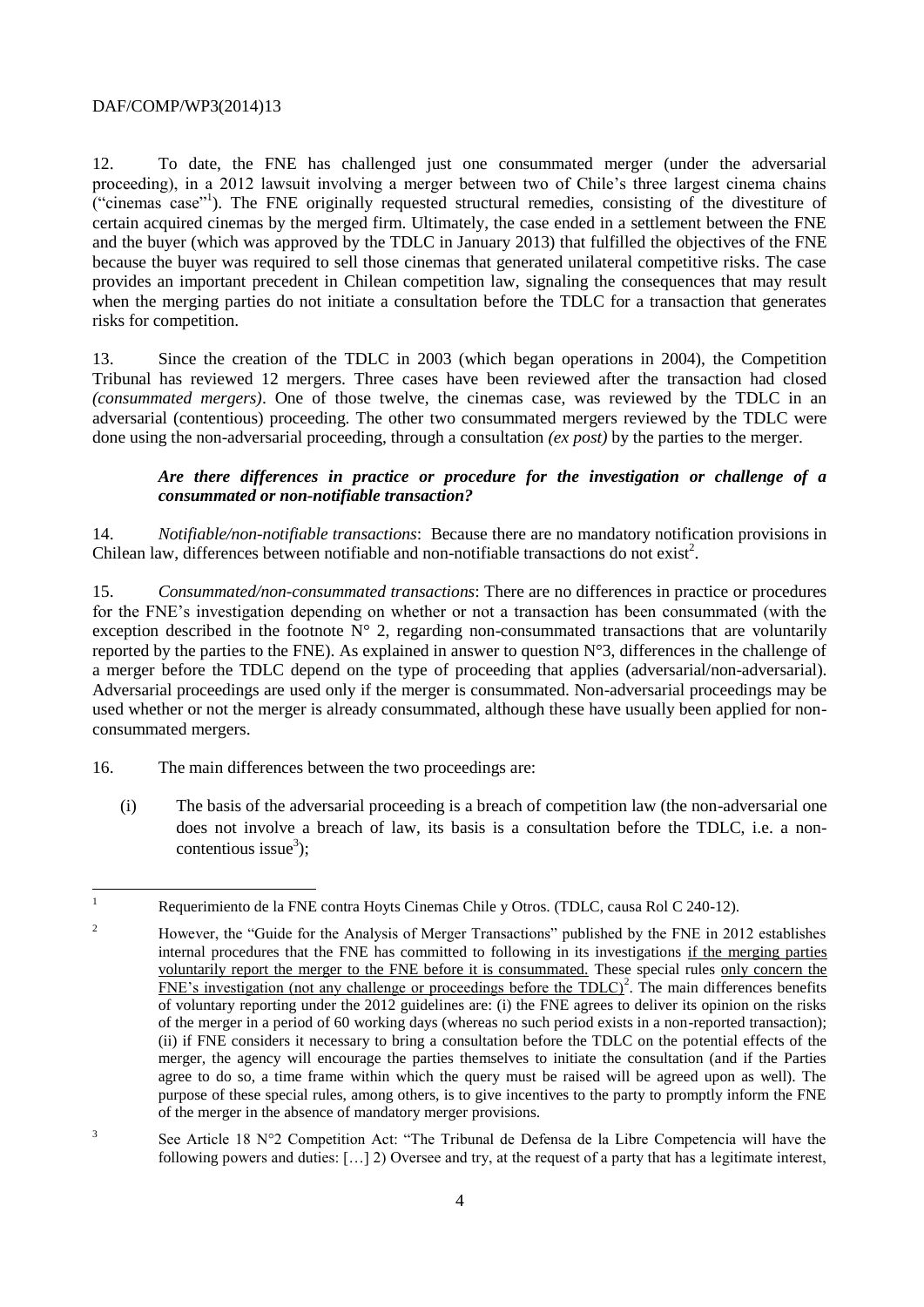- (ii) In a non-adversarial preceding, the TDLC is not entitled to impose fines, just remedies (whereas in an adversarial proceeding, it may order fines, too) (see *supra,* answer to question N°3);
- (iii) The primary rules for each type of proceeding are different: the adversarial procedure is highly regulated (Articles  $19 - 29$  of the Competition Act) and its rules are similar to the common rules of a trial; the non-adversarial procedure is more concentrated (Article 31 Competition Act) and is structured so that each potential party affected by the merger (which has a legitimate interest) is entitled to deliver an opinion on the effects of the transaction;
- (iv) The adversarial procedure takes longer in practice. The non-contentious (considering only the non-adversarial proceedings about mergers) last 278 calendar days on average before the TDLC*<sup>4</sup>* ; contentious cases (including cases of cartels and abuses) last between 12 to 20 months<sup>5</sup>.

#### **3. Review of mergers that should have been notified but were not**

l

#### *If the parties fail to notify a merger that was subject to mandatory notification provisions, are they subject to penalties? (II) In such a case, does your agency retain the power to review the merger under merger review or other competition law provisions? (III) Is there a time limit on when the agency can bring an enforcement action?*

17. Because there is no a mandatory merger control or notification system in Chile, there are no penalties arising from the parties' failure to report a transaction.

18. Nevertheless, it should be noted that in many instances the TDLC has imposed as a remedy (in the context of control of certain mergers, and of competition law breaches) that the parties must consult the Tribunal with respect to any future mergers<sup>6</sup>. In those cases, a failure to report a merger would be a breach of competition law (contravention of a judgment), and the party would be subject to penalties.

or the National Economic Prosecutor, those non-contentious matters that could infringe the provisions of the present law, of actions, acts, or existing or to be executed contracts, for which it can determine the conditions which must be met in said actions, acts or contracts […]".

In the traditional meaning given to the expression in procedural law, a "non-contencious or non-adversarial matter" is a matter of law in which there is no dispute (no litis) between parties. Commonly, national legal doctrine explains this difference through the divergent purpose that both proceedings have: while the noncontentious does not seek to punish those who carry out the behavior consulted before the TDLC (even if the conduct is determined anticompetitive no penalties will be imposed), the contentious one implies establishing that competition law has been breached and therefore someone must be punished (it would imply a dispute).

For this reason, it has also been said that the power of the TDLC in the non-contencious proceeding is preventive: it is used to declare unlawful a conduct which, if it persists or does not meet the conditions imposed by the TDLC, may be punished in the future, through a contentious proceeding.

- <sup>4</sup> This number considers the average of the 11 cases of mergers reviewed by the TDLC under the nonadversarial (non-contentious) proceeding.
- 5 Is important to note that, in both proceedings (contentious and non-contentious) the TDLC decision can be reviewed by the Supreme Court (if is appealed by the parties).
- <sup>6</sup> Many retailers in the supermarket sector, for instance, are required to consult the TDLC regarding any future merger in the sector.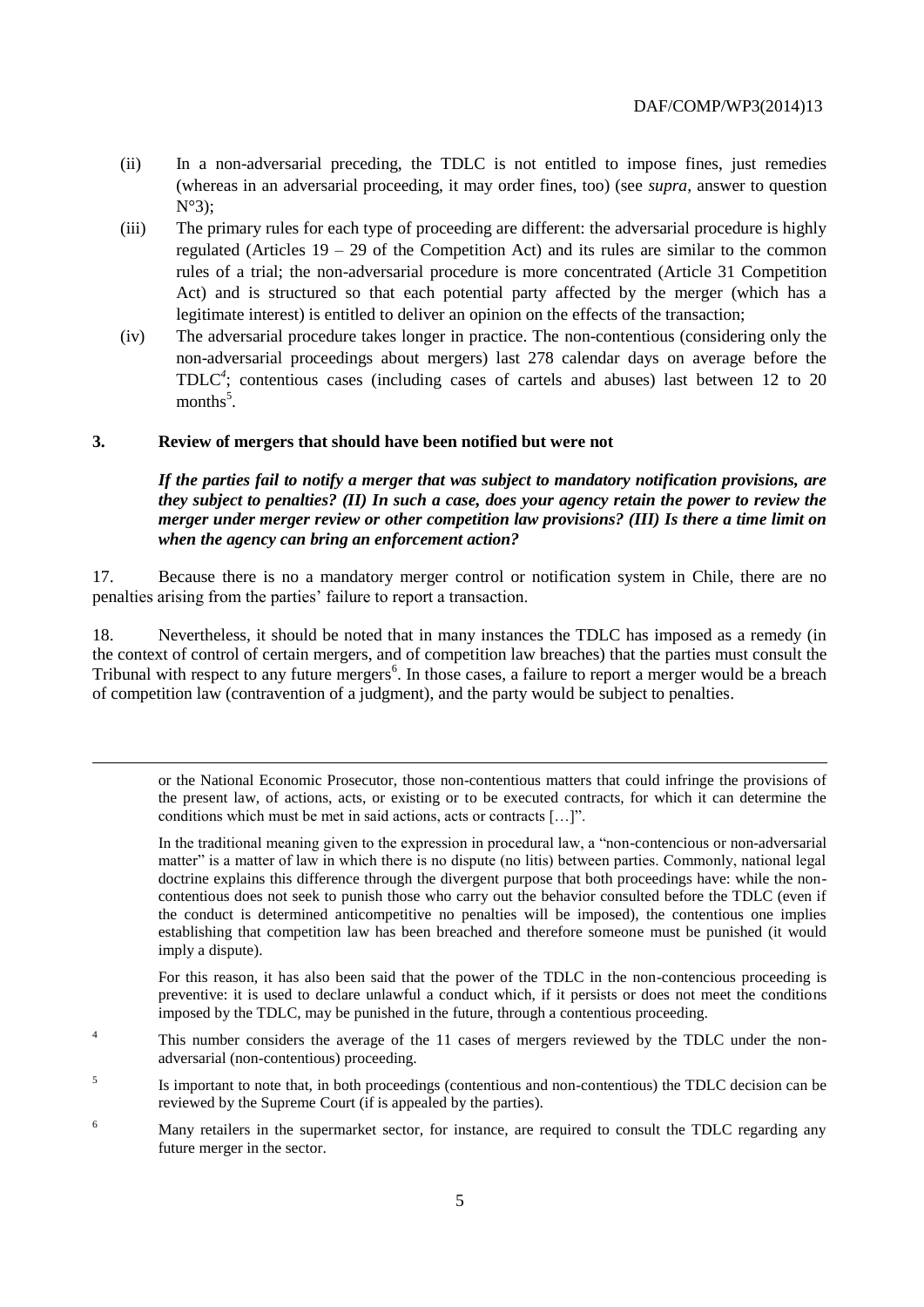# DAF/COMP/WP3(2014)13

19. As there is no mandatory merger control or notification system in Chile, the FNE has the same powers to review (investigate and challenge before the TDLC) a consummated merger and a nonconsummated one.

20. The Competition Act does not establish specific time limits concerning enforcement actions on mergers (consummated or not). Thus, the general rule regarding competition offences applies (Article 20 Competition Act), which establishes a limitation period of three years.

#### *If an anticompetitive merger should have been notified, but was not, and it has already been consummated, what remedies can your agency seek? Have you had success with remedies in these situations? Please provide examples.*

21. As explained above, because there are no mandatory merger notification provisions in Chilean law, this question does not apply to the Chilean case.

22. However, is important to note that the FNE is entitled to investigate and challenge (and has investigated and challenged) consummated mergers before the TDLC.

# **4. Subsequent review of previously cleared and consummated mergers**

*If your agency decides after investigation not to challenge a merger, or has approved a merger with remedies, but later concludes that the merger in fact was anticompetitive, can the agency still challenge the merger, either (1) under your merger review law, either by reopening the original investigation or by starting a new one, or (2) under some other provision of your competition laws? (II) What remedies are available then? (III) Is there a time limit on when such a post-merger review can take place? Please provide examples.*

23. The FNE has no legal authority to decide if a merger is anticompetitive or not. The FNE investigates mergers and decides to challenge them before the TDLC or not.

24. There are no specific legal provisions regarding merger investigations. In accordance with the general provisions of Chilean law, however, the FNE can always reopen an investigation<sup>7</sup>.

25. The FNE cannot challenge a merger already approved by the TDLC based on the same facts considered by the Tribunal.

26. A decision by the TDLC can be appealed before the Supreme Court within 10 days of the ruling. Once the decision is not appealable (because 10 days elapsed or because the Supreme Court decided the case), though, the possibility of reviewing a decision is explicitly provided in Article 32 Competition Act:

 $\overline{z}$ 

<sup>7</sup> The Competition Act has general provisions on FNE's investigation procedures. The provisions does not expressly regulate investigations reopenings. As the National Economic Prosecutor has the power to "conduct investigations deemed appropriate to prove infringement of this law…" (Article 39 Competition Act), it's understood to have the power to initiate a new investigation or reopen a previous one. Complementing all these provisions, the FNE has released an internal guide (Internal Guide for the Development of the FNE's Investigations and Legal Actions), available at: [http://www.fne.gob.cl/english/2013/06/07/internal-instructions-or-the-national-economic-prosecutors](http://www.fne.gob.cl/english/2013/06/07/internal-instructions-or-the-national-economic-prosecutors-office-enforcement-proceedings/)[office-enforcement-proceedings/](http://www.fne.gob.cl/english/2013/06/07/internal-instructions-or-the-national-economic-prosecutors-office-enforcement-proceedings/) (last visited December, 2013).